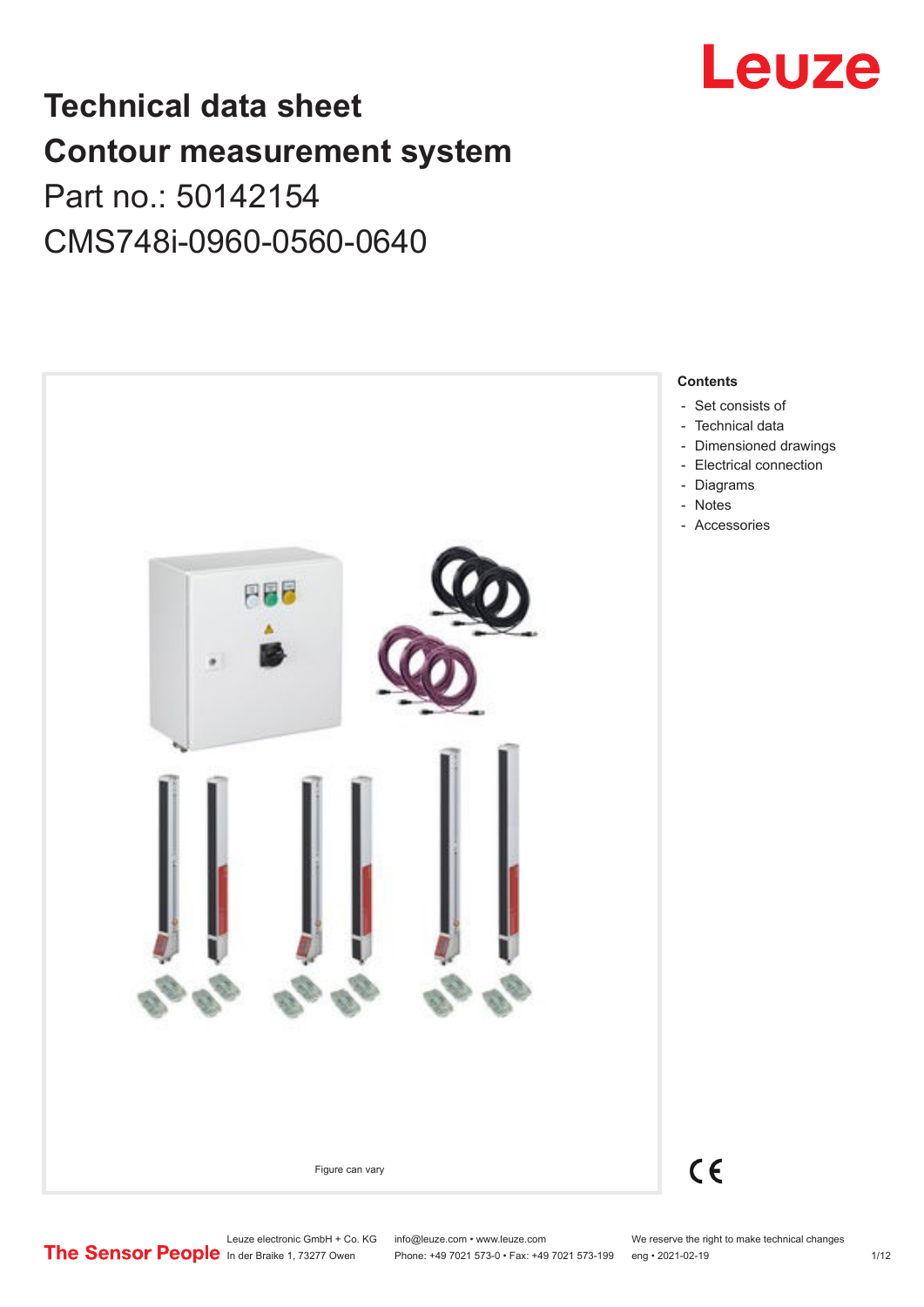# **Set consists of**

# Leuze

|               | <b>Quantity</b> Part no. |          | <b>Designation</b>              | <b>Article</b>                               | <b>Description</b>                                                                                                                                                                                                                                    |
|---------------|--------------------------|----------|---------------------------------|----------------------------------------------|-------------------------------------------------------------------------------------------------------------------------------------------------------------------------------------------------------------------------------------------------------|
|               | 6                        | 424417   | <b>BT-2P40</b>                  | Mounting bracket set                         | Bore hole 1: M6<br>Bore hole 2: M6<br>Design of mounting device: Mounting clamp<br>Fastening, at system: Groove mounting<br>Mounting bracket, at device: Groove mounting<br>Type of mounting device: Clampable<br>Material: Metal                     |
|               | $\overline{1}$           | 50118743 | $L-M12$                         | CML730i-R05-560.A/ Light curtain receiver    | Operating range: 0.1  4.5 m<br>Interface: IO-Link<br>Connection: Connector, M12, Axial, 8-pin                                                                                                                                                         |
|               | $\mathbf{1}$             | 50118744 | L-M12                           | CML730i-R05-640.A/ Light curtain receiver    | Operating range: 0.1  4.5 m<br>Interface: IO-Link<br>Connection: Connector, M12, Axial, 8-pin                                                                                                                                                         |
|               | $\mathbf{1}$             | 50118748 | $L-M12$                         | CML730i-R05-960.A/ Light curtain receiver    | Operating range: 0.1  4.5 m<br>Interface: PROFINET, IO-Link<br>Connection: Connector, M12, Axial, 8-pin                                                                                                                                               |
|               | $\mathbf{1}$             | 50118582 | M12                             | CML730i-T05-560.A- Light curtain transmitter | Operating range: 0.1  4 m<br>Connection: Connector, M12, Axial, 5-pin                                                                                                                                                                                 |
|               | $\overline{1}$           | 50118583 | M12                             | CML730i-T05-640.A- Light curtain transmitter | Operating range: 0.1  4 m<br>Connection: Connector, M12, Axial, 5-pin                                                                                                                                                                                 |
|               | 1                        | 50118587 | M12                             | CML730i-T05-960.A- Light curtain transmitter | Operating range: 0.1  4 m<br>Connection: Connector, M12, Axial, 5-pin                                                                                                                                                                                 |
| $\frac{1}{2}$ | $\mathbf{3}$             | 50129781 | KDS DN-M12-5A-<br>M12-5A-P3-050 | Interconnection cable                        | Suitable for interface: IO-Link, DeviceNet, CANopen<br>Connection 1: Connector, M12, Axial, Female, A-coded, 5-pin<br>Connection 2: Connector, M12, Axial, Male, A-coded, 5-pin<br>Shielded: Yes<br>Cable length: 5,000 mm<br>Sheathing material: PUR |
|               | 3                        | 50135146 | 8A-P1-050                       | KDS S-M12-8A-M12- Interconnection cable      | Connection 1: Connector, M12, Axial, Female, A-coded, 8-pin<br>Connection 2: Connector, M12, Axial, Male, A-coded, 8-pin<br>Shielded: Yes<br>Cable length: 5,000 mm<br>Sheathing material: PUR                                                        |

Leuze electronic GmbH + Co. KG info@leuze.com • www.leuze.com We reserve the right to make technical changes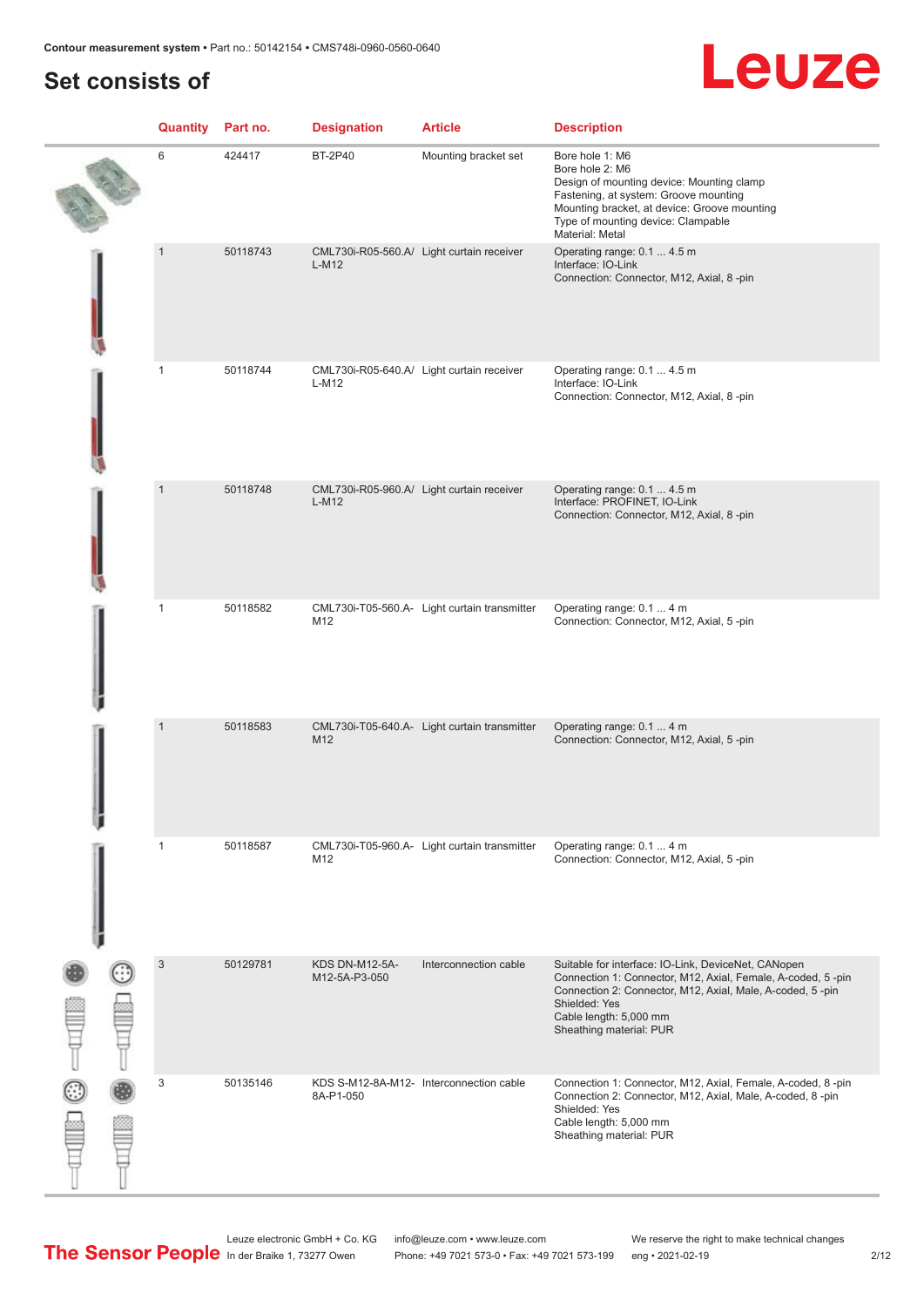# <span id="page-2-0"></span>**Set consists of**

### Leuze **Quantity Part no. Designation Article Description** 1 50142331 LSC748-000-100 Switch cabinet Supply voltage: 100 ... 263 V, AC Switching inputs: 4 Piece(s) 円器器 Switching outputs: 4 Piece(s) Connections: 13 Piece(s) 勝

# **Technical data**

### **Basic data**

| <b>Series</b>                                                  | CMS 7xxi                                 |
|----------------------------------------------------------------|------------------------------------------|
| <b>Contains</b>                                                | 1x dongle CMS700                         |
| Order guide                                                    | Additional models on request             |
| <b>Functions</b>                                               |                                          |
| <b>Functions</b>                                               | For a minimum object height $\geq 50$ mm |
| <b>Optical data</b>                                            |                                          |
| <b>Operating range</b>                                         | Guaranteed operating range               |
| <b>Operating range</b>                                         | 0.14.5m                                  |
| Operating range, transparent media                             | 0.1 1.75 m                               |
| <b>Operating range limit</b>                                   | Typical operating range                  |
| <b>Operating range limit</b>                                   | 0.16m                                    |
| <b>Measurement field length 1</b>                              | 960 mm                                   |
| <b>Measurement field length 2</b>                              | 560 mm                                   |
| <b>Measurement field length 3</b>                              | 640 mm                                   |
| Beam spacing                                                   | 5 mm                                     |
|                                                                |                                          |
| <b>Electrical data</b>                                         |                                          |
| <b>Protective circuit</b>                                      | Polarity reversal protection             |
|                                                                | Short circuit protected                  |
|                                                                | <b>Transient protection</b>              |
| Output current, continuous current per 100 mA<br>channel, max. |                                          |
|                                                                |                                          |
| Performance data                                               |                                          |
| Supply voltage U <sub>R</sub>                                  | 100  263 V, AC                           |
| <b>Open-circuit current</b>                                    | 250 mA                                   |
| Inputs                                                         |                                          |
| Number of digital switching inputs                             | 4 Piece(s)                               |
|                                                                |                                          |
| <b>Switching inputs</b>                                        |                                          |
| <b>Type</b>                                                    | Digital switching input                  |
| Voltage type                                                   | DC                                       |
| <b>Switching voltage</b>                                       | 24 V, VIN                                |
|                                                                |                                          |
| Outputs                                                        |                                          |
| Number of digital switching outputs 4 Piece(s)                 |                                          |
|                                                                |                                          |
| <b>Switching outputs</b>                                       |                                          |
| <b>Type</b>                                                    | Digital switching output                 |
| Voltage type                                                   | AC                                       |
| <b>Switching voltage</b>                                       | 24 V, VIN                                |
|                                                                |                                          |

| <b>Ethernet</b>              |                                                                                            |
|------------------------------|--------------------------------------------------------------------------------------------|
| <b>Function</b>              | Configuration / process data                                                               |
|                              |                                                                                            |
| <b>Profinet</b>              |                                                                                            |
| <b>Function</b>              | Configuration / process data                                                               |
| Connection                   |                                                                                            |
| <b>Number of connections</b> | 9 Piece(s)                                                                                 |
|                              |                                                                                            |
| <b>Connection 1</b>          |                                                                                            |
| <b>Function</b>              | Earthing                                                                                   |
| <b>Type of connection</b>    | Earthing strap                                                                             |
| <b>Material</b>              | Metal                                                                                      |
| <b>Connection 2</b>          |                                                                                            |
| <b>Function</b>              | Voltage supply                                                                             |
| Type of connection           | Harting connector                                                                          |
| <b>Material</b>              | Metal                                                                                      |
|                              |                                                                                            |
| <b>Connection 3</b>          |                                                                                            |
| <b>Function</b>              | Length measuring light curtain connec-<br>tion (not in combination with rotary<br>encoder) |
| Type of connection           | Connector                                                                                  |
| <b>Thread size</b>           | M12                                                                                        |
| Type                         | Male                                                                                       |
| <b>Material</b>              | Metal                                                                                      |
| No. of pins                  | 8-pin                                                                                      |
| Encoding                     | A-coded                                                                                    |
| <b>Connection 4</b>          |                                                                                            |
| <b>Function</b>              | Width measuring light curtain connection                                                   |
| <b>Type of connection</b>    | Connector                                                                                  |
| <b>Thread size</b>           | M12                                                                                        |
| Type                         | Male                                                                                       |
| <b>Material</b>              | Metal                                                                                      |
| No. of pins                  | 8-pin                                                                                      |
| Encoding                     | A-coded                                                                                    |
|                              |                                                                                            |
| <b>Connection 5</b>          |                                                                                            |
| <b>Function</b>              | Height measuring light curtain connec-<br>tion                                             |
| Type of connection           | Connector                                                                                  |
| <b>Thread size</b>           | M12                                                                                        |
| Type                         | Male                                                                                       |
| <b>Material</b>              | Metal                                                                                      |
| No. of pins                  | 8-pin                                                                                      |
| Encoding                     | A-coded                                                                                    |
|                              |                                                                                            |

#### **Interface**

**Type** EtherNet TCP/IP, PROFINET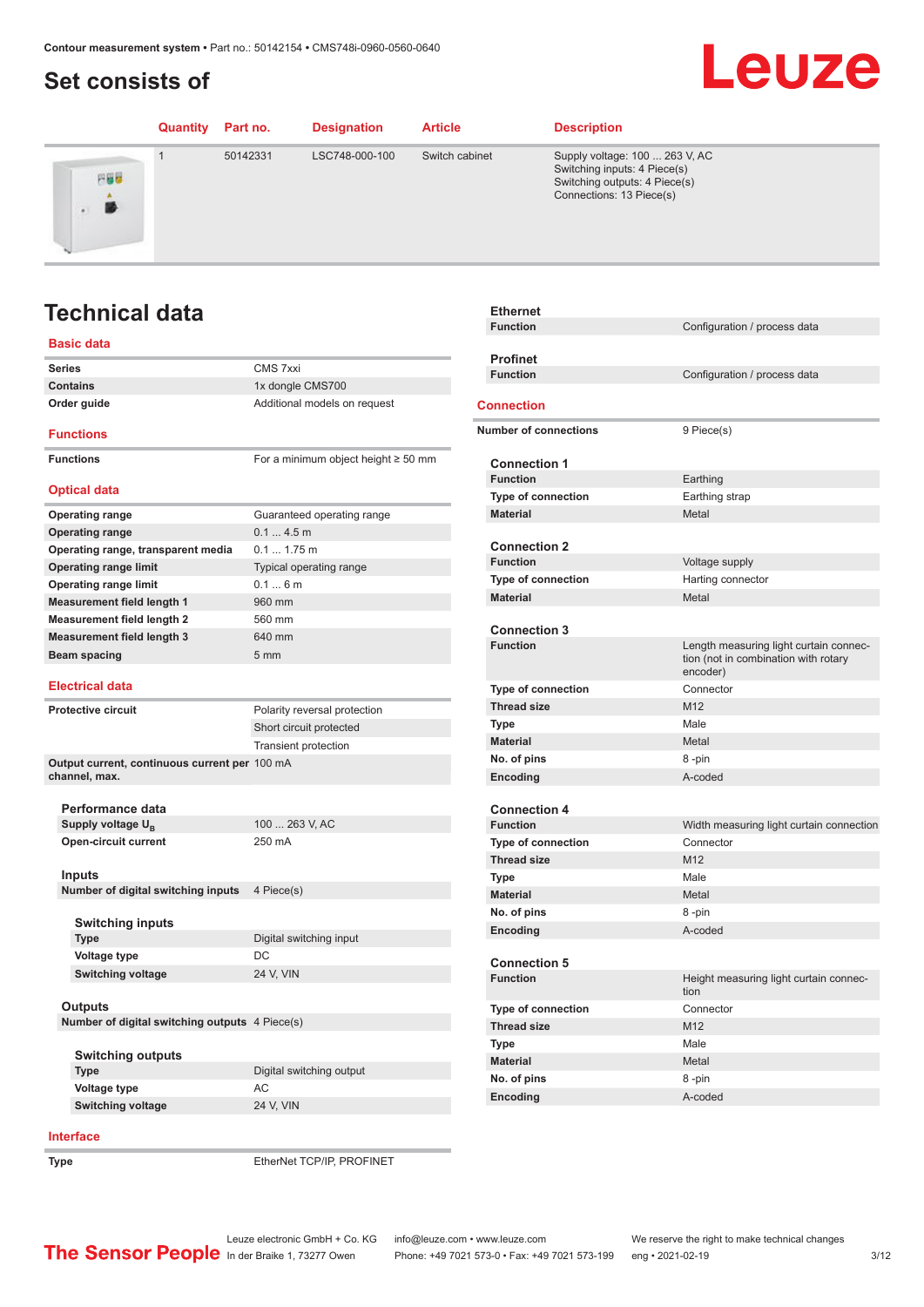## **Technical data**

# Leuze

| <b>Connection 6</b> |  |
|---------------------|--|
|---------------------|--|

| <b>Function</b>           | Rotary encoder connection (not in<br>combination with length measuring light<br>curtain) |
|---------------------------|------------------------------------------------------------------------------------------|
| <b>Type of connection</b> | Connector                                                                                |
| <b>Thread size</b>        | M <sub>12</sub>                                                                          |
| <b>Type</b>               | Male                                                                                     |
| <b>Material</b>           | Metal                                                                                    |
| No. of pins               | 8-pin                                                                                    |
| Encoding                  | A-coded                                                                                  |
|                           |                                                                                          |
| <b>Connection 7</b>       |                                                                                          |
| <b>Function</b>           | External Ethernet TCP/IP connection                                                      |
| <b>Type of connection</b> | Connector                                                                                |
| <b>Thread size</b>        | M <sub>12</sub>                                                                          |
| Type                      | Male                                                                                     |
| <b>Material</b>           | Metal                                                                                    |
| No. of pins               | 4-pin                                                                                    |
| Encoding                  | A-coded                                                                                  |
|                           |                                                                                          |
| <b>Connection 8</b>       |                                                                                          |
| <b>Function</b>           | PROFINET IN connection (optional)                                                        |
| <b>Type of connection</b> | Connector                                                                                |
| <b>Thread size</b>        | M <sub>12</sub>                                                                          |
| <b>Type</b>               | Male                                                                                     |
| <b>Material</b>           | Metal                                                                                    |
| No. of pins               | 4-pin                                                                                    |
| Encoding                  | A-coded                                                                                  |
|                           |                                                                                          |
| <b>Connection 9</b>       |                                                                                          |
| <b>Function</b>           | PROFINET OUT connection (optional)                                                       |
| <b>Type of connection</b> | Connector                                                                                |
| <b>Thread size</b>        | M12                                                                                      |
| <b>Type</b>               | Male                                                                                     |
| <b>Material</b>           | Metal                                                                                    |
| No. of pins               | 4-pin                                                                                    |

**Encoding** A-coded

#### **Mechanical data**

| Design                  | Cubic                                                           |
|-------------------------|-----------------------------------------------------------------|
| <b>Housing material</b> | Metal                                                           |
| <b>Metal housing</b>    | Aluminum                                                        |
| Lens cover material     | Plastic                                                         |
| <b>Housing color</b>    | Gray                                                            |
|                         | Red                                                             |
| <b>Note</b>             | Dimensions of individual set items, see<br>dimensioned drawings |

#### **Operation and display**

| <b>Note</b>                    | This information refers to the switch<br>cabinet |
|--------------------------------|--------------------------------------------------|
| Type of display                | LED                                              |
| Number of LEDs                 | 3 Piece(s)                                       |
| Type of configuration          | performed via webConfig                          |
| <b>Operational controls</b>    | Rotary switch                                    |
| <b>Environmental data</b>      |                                                  |
| Ambient temperature, operation | 045 °C                                           |
| Ambient temperature, storage   | $-20$ 70 °C                                      |
| <b>Certifications</b>          |                                                  |
| <b>Certifications</b>          | <b>CSA</b>                                       |
|                                |                                                  |
| <b>Classification</b>          |                                                  |
| <b>Customs tariff number</b>   | 90314990                                         |
| eCl@ss 5.1.4                   | 27270910                                         |
| eCl@ss 8.0                     | 27270910                                         |
| eCl@ss 9.0                     | 27270910                                         |
| eCl@ss 10.0                    | 27270910                                         |
| eCl@ss 11.0                    | 27270910                                         |
| <b>ETIM 5.0</b>                | EC002549                                         |
| <b>ETIM 6.0</b>                | EC002549                                         |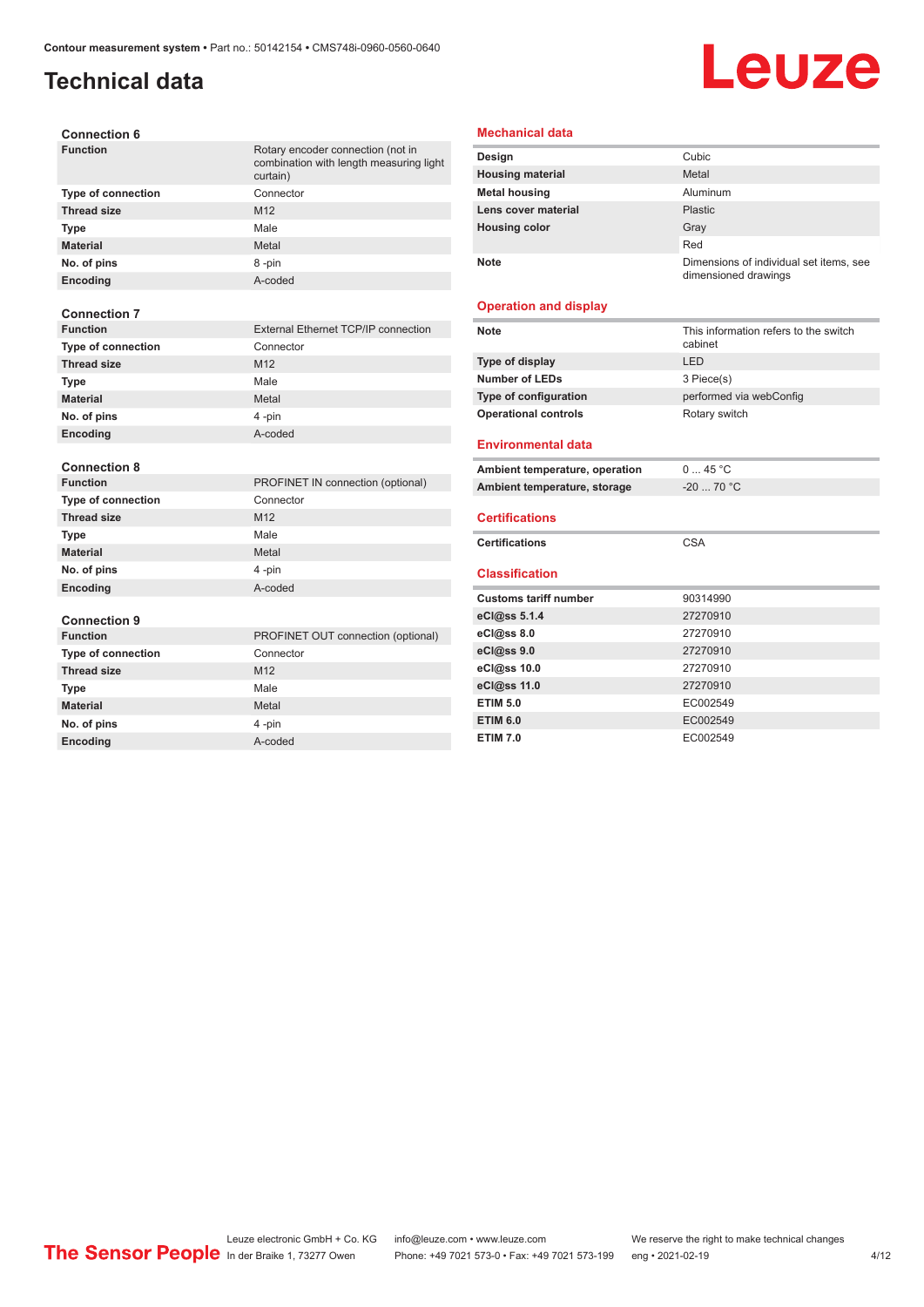### <span id="page-4-0"></span>**Dimensioned drawings**

All dimensions in millimeters

Light curtain transmitter and receiver

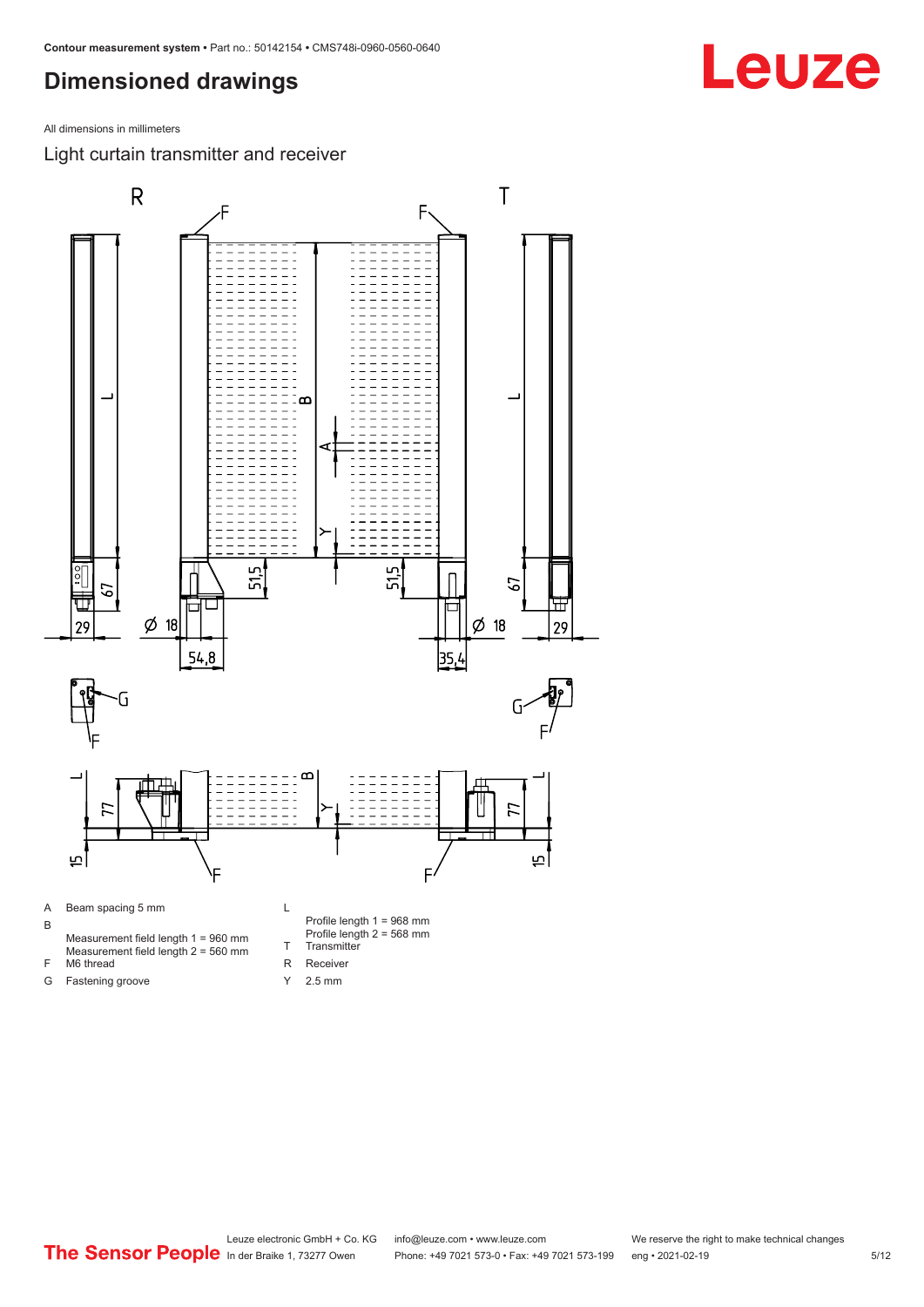# **Dimensioned drawings**

# Leuze

### Switch cabinet







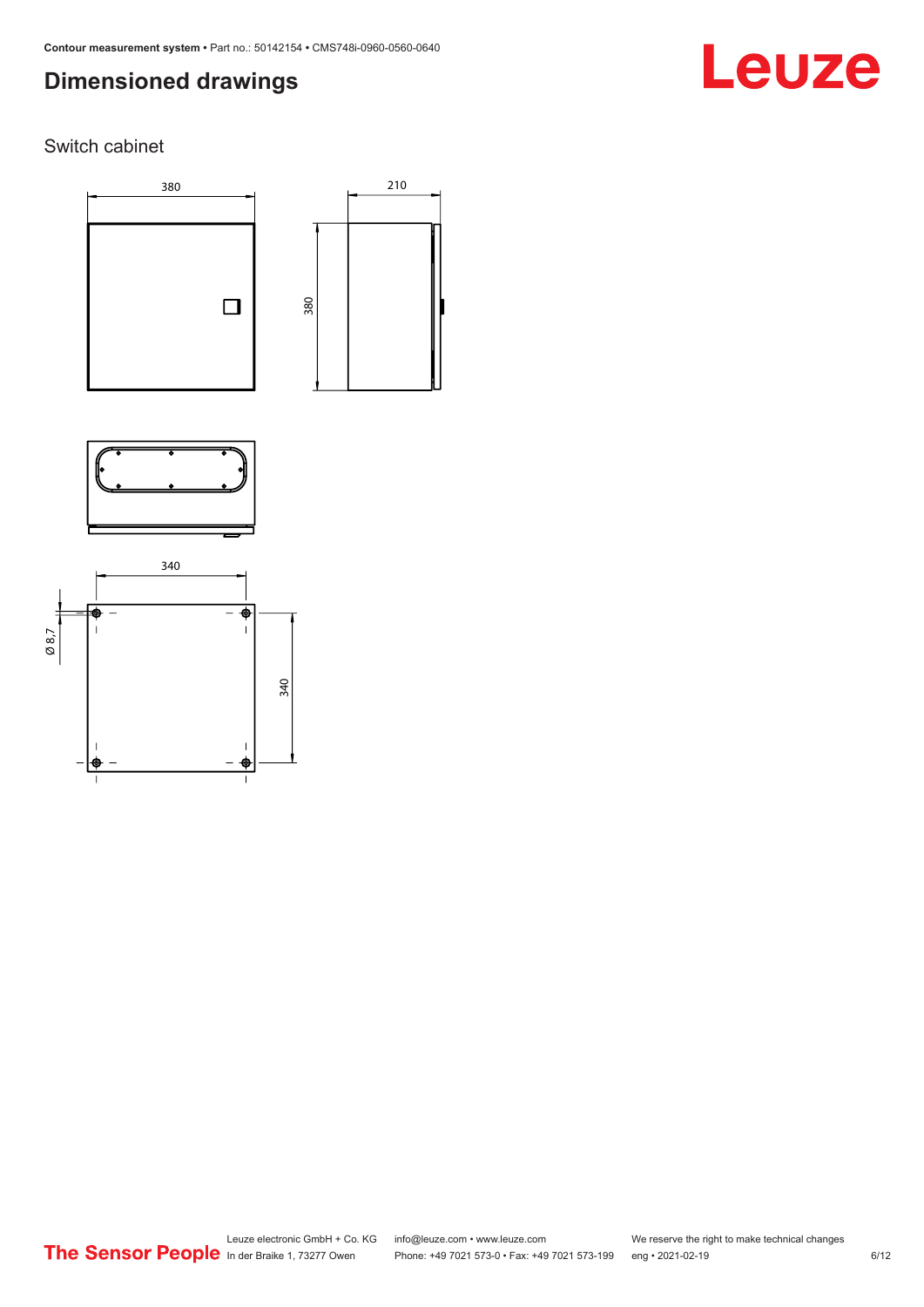## <span id="page-6-0"></span>**Dimensioned drawings**

Mounting bracket







# **Electrical connection**

| <b>Connection 1</b> |                                                                                       |
|---------------------|---------------------------------------------------------------------------------------|
| <b>Function</b>     | Earthing                                                                              |
| Type of connection  | Earthing strap                                                                        |
| <b>Material</b>     | Metal                                                                                 |
|                     |                                                                                       |
| <b>Connection 2</b> | <b>XS1000</b>                                                                         |
| <b>Function</b>     | Voltage supply                                                                        |
| Type of connection  | Harting connector                                                                     |
| <b>Material</b>     | Metal                                                                                 |
|                     |                                                                                       |
|                     |                                                                                       |
| <b>Connection 3</b> | <b>XS1300</b>                                                                         |
| <b>Function</b>     | Length measuring light curtain connection (not in<br>combination with rotary encoder) |
| Type of connection  | Connector                                                                             |
| <b>Thread size</b>  | M12                                                                                   |
| <b>Type</b>         | Male                                                                                  |
| <b>Material</b>     | Metal                                                                                 |
| No. of pins         | 8-pin                                                                                 |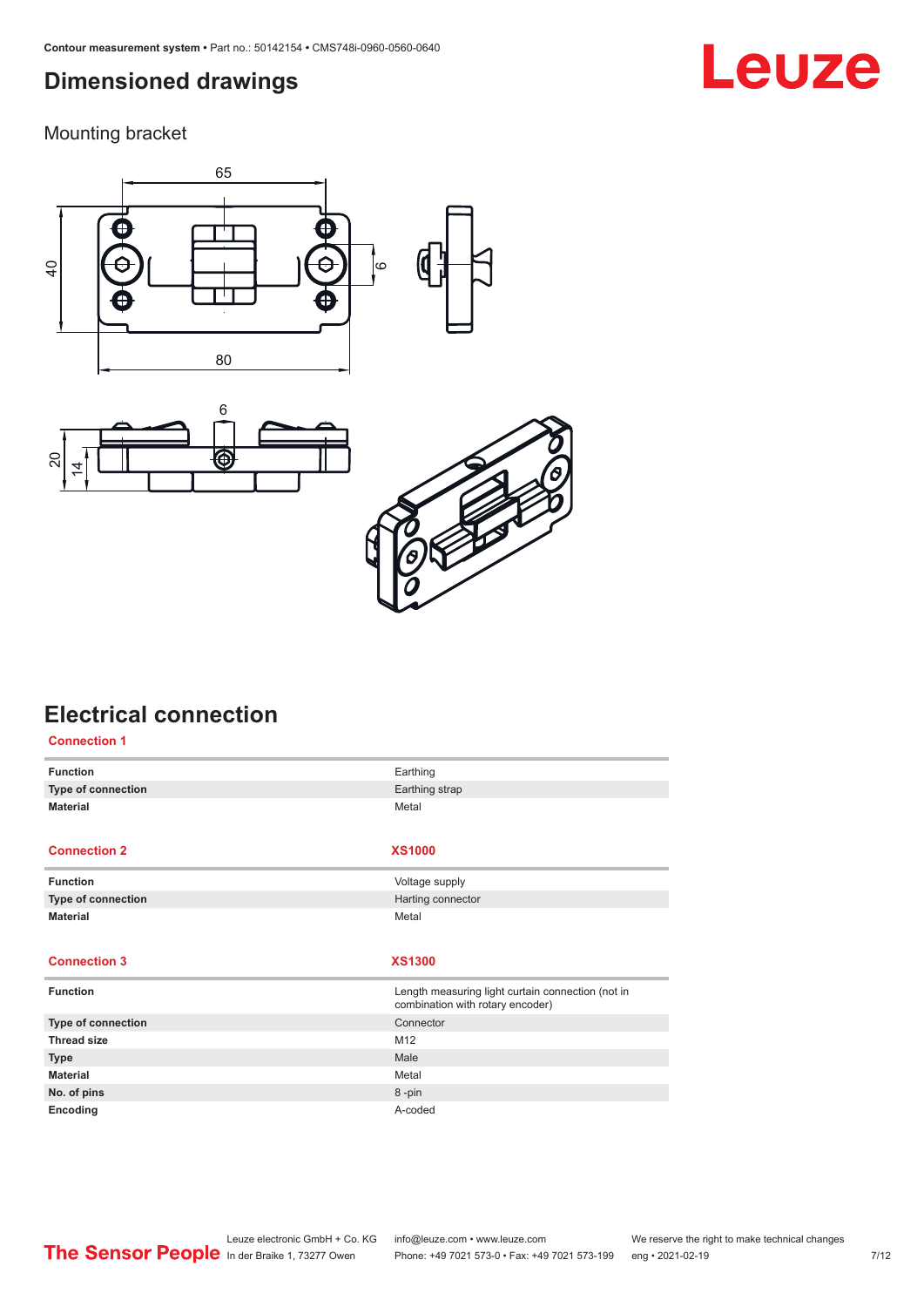# **Electrical connection**

# **Pin Pin assignment**

| 1              | $V +$           |
|----------------|-----------------|
| $\overline{2}$ | IO <sub>1</sub> |
| 3              | GND             |
| $\overline{4}$ | IO-Link         |
| 5              | IO <sub>2</sub> |
| 6              | IO3             |
| 7              | IO4             |
| 8              | <b>GND</b>      |
|                |                 |

#### **Connection 4 XS1301**

| <b>Function</b>    | Width measuring light curtain connection |
|--------------------|------------------------------------------|
| Type of connection | Connector                                |
| <b>Thread size</b> | M <sub>12</sub>                          |
| <b>Type</b>        | Male                                     |
| <b>Material</b>    | Metal                                    |
| No. of pins        | 8-pin                                    |
| Encoding           | A-coded                                  |

#### **Pin Pin assignment**

| V+<br>IO <sub>1</sub><br>$\overline{2}$<br>GND<br>3<br>IO-Link<br>$\overline{4}$<br>IO <sub>2</sub><br>5<br>IO3<br>6<br>IO4<br>7<br><b>GND</b><br>8 |  |
|-----------------------------------------------------------------------------------------------------------------------------------------------------|--|
|                                                                                                                                                     |  |
|                                                                                                                                                     |  |
|                                                                                                                                                     |  |
|                                                                                                                                                     |  |
|                                                                                                                                                     |  |
|                                                                                                                                                     |  |
|                                                                                                                                                     |  |
|                                                                                                                                                     |  |



**Connection 5 XS1302**

| <b>Function</b>    | Height measuring light curtain connection |
|--------------------|-------------------------------------------|
| Type of connection | Connector                                 |
| <b>Thread size</b> | M12                                       |
| <b>Type</b>        | Male                                      |
| <b>Material</b>    | Metal                                     |
| No. of pins        | 8-pin                                     |
| Encoding           | A-coded                                   |

### **Pin Pin assignment**

|                | $V +$           |
|----------------|-----------------|
| $\overline{2}$ | IO1             |
| 3              | GND             |
| $\overline{4}$ | IO-Link         |
| 5              | IO <sub>2</sub> |
| 6              | IO3             |
|                | IO <sub>4</sub> |
| 8              | <b>GND</b>      |
|                |                 |



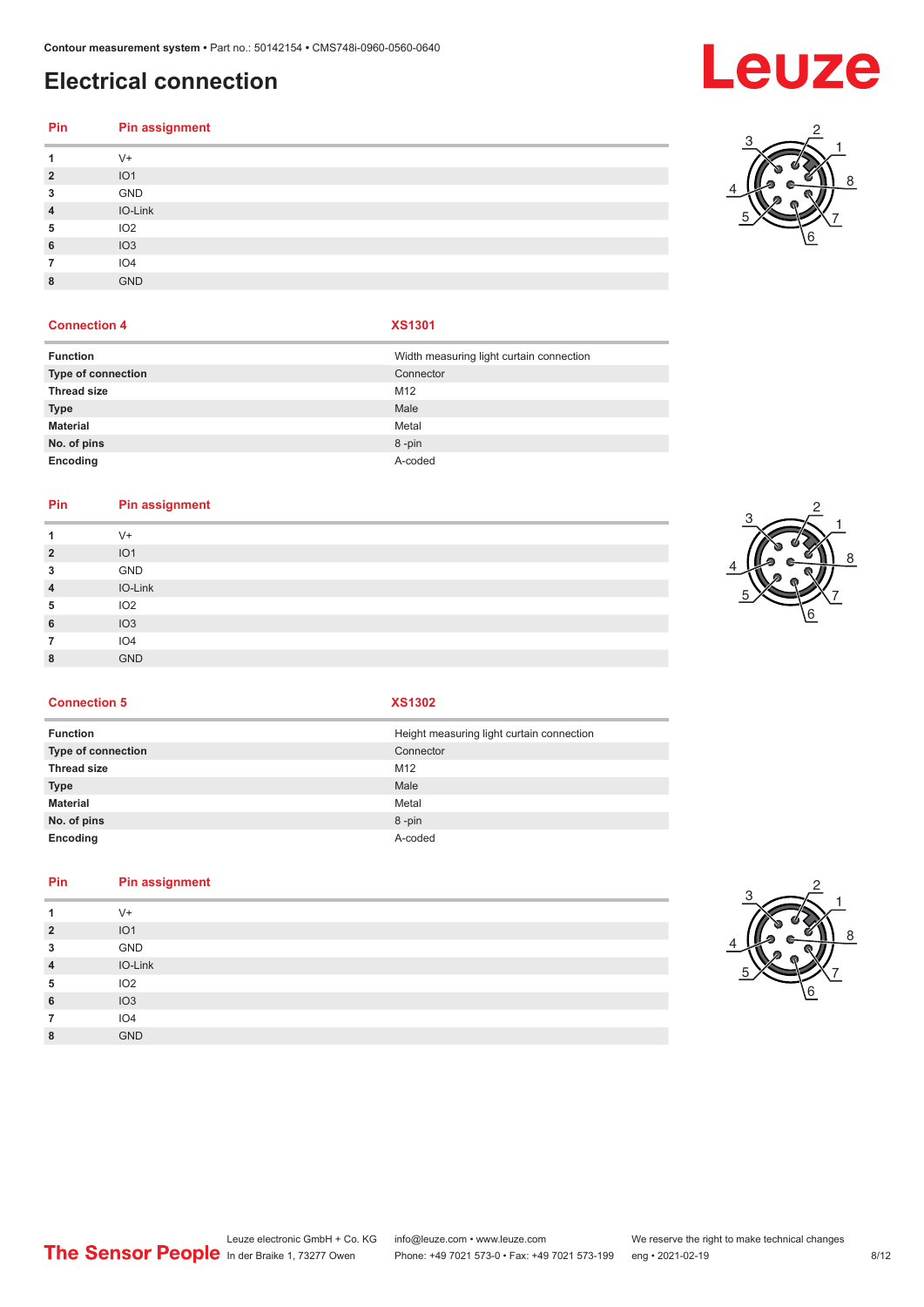# **Electrical connection**

#### **Connection 6 XS1400**

| <b>Function</b>    | Rotary encoder connection (not in combination with<br>length measuring light curtain) |
|--------------------|---------------------------------------------------------------------------------------|
| Type of connection | Connector                                                                             |
| <b>Thread size</b> | M <sub>12</sub>                                                                       |
| <b>Type</b>        | Male                                                                                  |
| <b>Material</b>    | Metal                                                                                 |
| No. of pins        | 8-pin                                                                                 |
| Encoding           | A-coded                                                                               |

#### **Pin Pin assignment**

|                | U-     |
|----------------|--------|
| $\overline{2}$ | U+     |
| 3              | A      |
| $\overline{4}$ | B      |
| 5              | N      |
| 6              | A inv. |
| 7              | B inv. |
| 8              | N inv. |
| 9              | Shield |

#### **Connection 7 XETH1**

| <b>Function</b>    | External Ethernet TCP/IP connection |
|--------------------|-------------------------------------|
| Type of connection | Connector                           |
| <b>Thread size</b> | M12                                 |
| <b>Type</b>        | Male                                |
| <b>Material</b>    | Metal                               |
| No. of pins        | $4 - pin$                           |
| Encoding           | A-coded                             |

#### **Pin Pin assignment**

|        | FD+        |   |
|--------|------------|---|
| ຳ<br>- | RD+        | ø |
|        | $TD-$<br>◡ |   |
|        | RD-        |   |

#### **Connection 8**

| ٠<br>۰. | ٠<br>٠ |
|---------|--------|

| <b>Function</b>    | PROFINET IN connection (optional) |
|--------------------|-----------------------------------|
|                    |                                   |
| Type of connection | Connector                         |
| <b>Thread size</b> | M <sub>12</sub>                   |
| <b>Type</b>        | Male                              |
| <b>Material</b>    | Metal                             |
| No. of pins        | $4$ -pin                          |
| Encoding           | A-coded                           |

#### **Pin Pin assignment**

|                | $TD+$ |
|----------------|-------|
| $\overline{2}$ | RD+   |
| 2              | TD-   |
| 4              | RD-   |



3

1 2



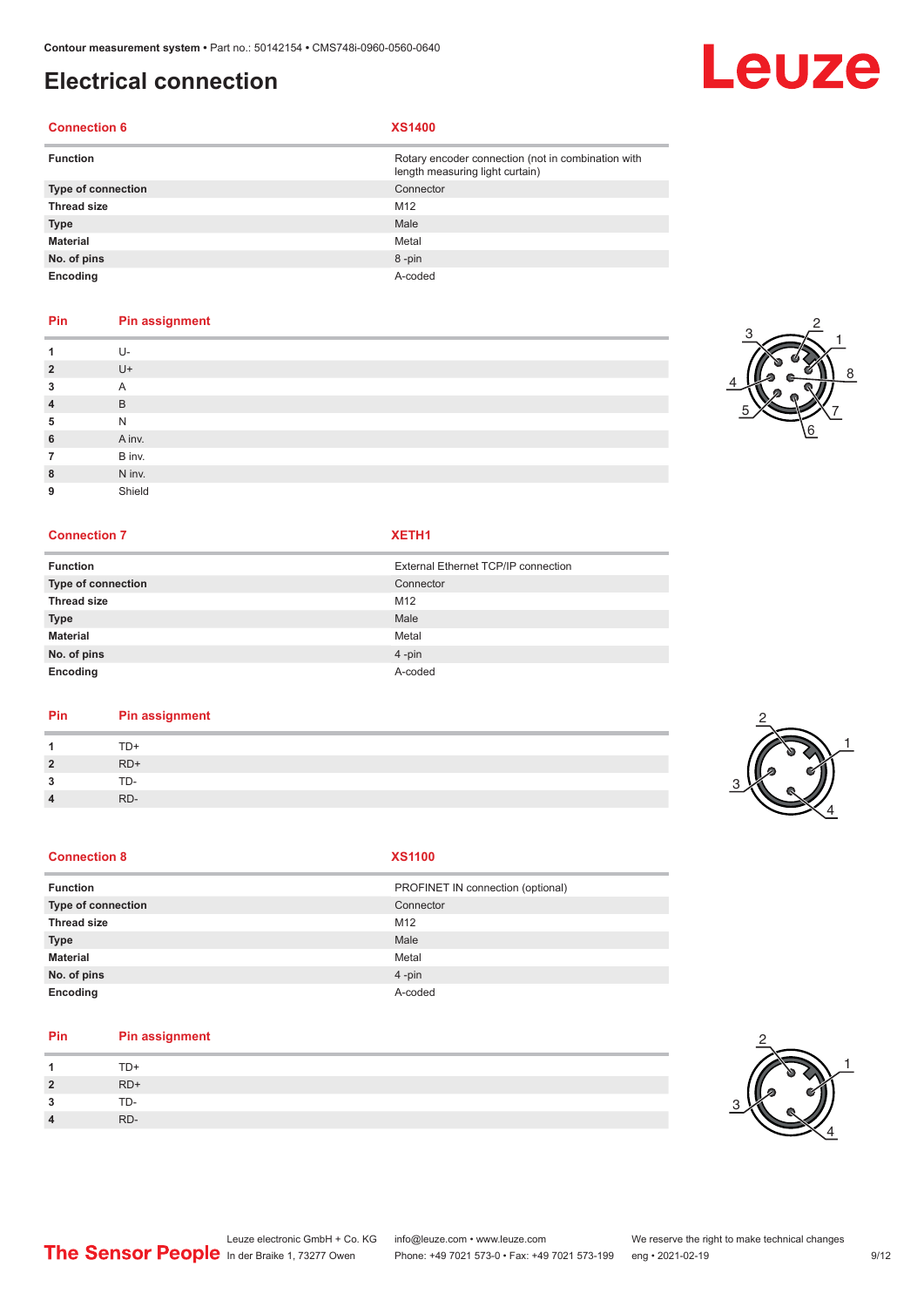# <span id="page-9-0"></span>**Electrical connection**

# Leuze

#### **Connection 9 XS1101**

| <b>Function</b>           | PROFINET OUT connection (optional) |
|---------------------------|------------------------------------|
| <b>Type of connection</b> | Connector                          |
| <b>Thread size</b>        | M12                                |
| <b>Type</b>               | Male                               |
| <b>Material</b>           | Metal                              |
| No. of pins               | $4$ -pin                           |
| Encoding                  | A-coded                            |

| Pin          | <b>Pin assignment</b> |
|--------------|-----------------------|
|              | TD+                   |
| $\mathbf{2}$ | $RD+$                 |
| 2            | TD-                   |
|              | RD-                   |



# **Diagrams**



x Total measuring length from width and height measuring light curtain [mm]

y Max. conveyor speed [m/s]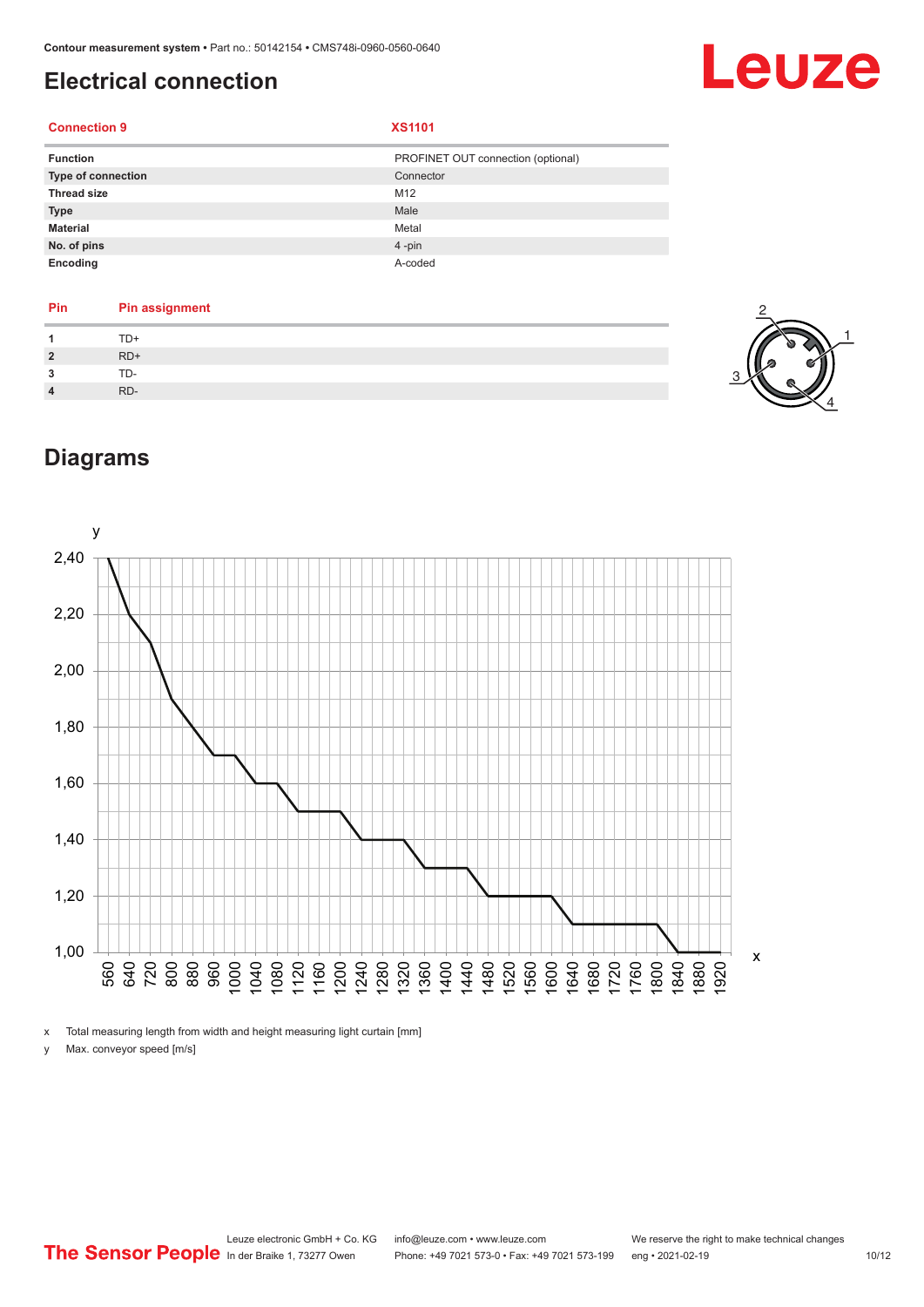### <span id="page-10-0"></span>**Notes**



#### **Observe intended use!**

|  |  |  |  |  | $\%$ This product is not a safety sensor and is not intended as personnel protection. |  |
|--|--|--|--|--|---------------------------------------------------------------------------------------|--|
|--|--|--|--|--|---------------------------------------------------------------------------------------|--|

 $\%$  The product may only be put into operation by competent persons.

 $\%$  Only use the product in accordance with its intended use.

### **Accessories**

# Connection technology - Interconnection cables

|                    |        | Part no. | <b>Designation</b>                     | <b>Article</b>        | <b>Description</b>                                                                                                                                                                         |
|--------------------|--------|----------|----------------------------------------|-----------------------|--------------------------------------------------------------------------------------------------------------------------------------------------------------------------------------------|
| $_{\odot}$<br>≌    | Ü<br>Ū | 50135082 | <b>KSS ET-M12-4A-</b><br>RJ45-A-P7-100 | Interconnection cable | Suitable for interface: Ethernet<br>Connection 1: Connector, M12, Axial, Male, D-coded, 4-pin<br>Connection 2: RJ45<br>Shielded: Yes<br>Cable length: 10,000 mm<br>Sheathing material: PUR |
| $_{\bigodot}$<br>≌ | 甘山     | 50135083 | <b>KSS ET-M12-4A-</b><br>RJ45-A-P7-150 | Interconnection cable | Suitable for interface: Ethernet<br>Connection 1: Connector, M12, Axial, Male, D-coded, 4-pin<br>Connection 2: RJ45<br>Shielded: Yes<br>Cable length: 15,000 mm<br>Sheathing material: PUR |
| O<br>Ê             | 甘量     | 50135084 | <b>KSS ET-M12-4A-</b><br>RJ45-A-P7-300 | Interconnection cable | Suitable for interface: Ethernet<br>Connection 1: Connector, M12, Axial, Male, D-coded, 4-pin<br>Connection 2: RJ45<br>Shielded: Yes<br>Cable length: 30,000 mm<br>Sheathing material: PUR |

### Mounting technology - Other

|  | Part no. | <b>Designation</b> | <b>Article</b>      | <b>Description</b>                                                                                                                                                                            |
|--|----------|--------------------|---------------------|-----------------------------------------------------------------------------------------------------------------------------------------------------------------------------------------------|
|  | 50143670 | BT 708M-MRSET      | Mounting device set | Design of mounting device: Profile kit<br>Fastening, at system: Screw type / vertical<br>Mounting bracket, at device: Groove mounting<br>Type of mounting device: Rigid<br>Material: Aluminum |
|  | 50143669 | BT 710M-MRSET      | Mounting device set | Design of mounting device: Profile kit<br>Fastening, at system: Screw type / vertical<br>Mounting bracket, at device: Groove mounting<br>Type of mounting device: Rigid<br>Material: Aluminum |
|  | 50142039 | BT 712M-MRSET      | Mounting device set | Design of mounting device: Profile kit<br>Fastening, at system: Screw type / vertical<br>Mounting bracket, at device: Groove mounting<br>Type of mounting device: Rigid<br>Material: Aluminum |